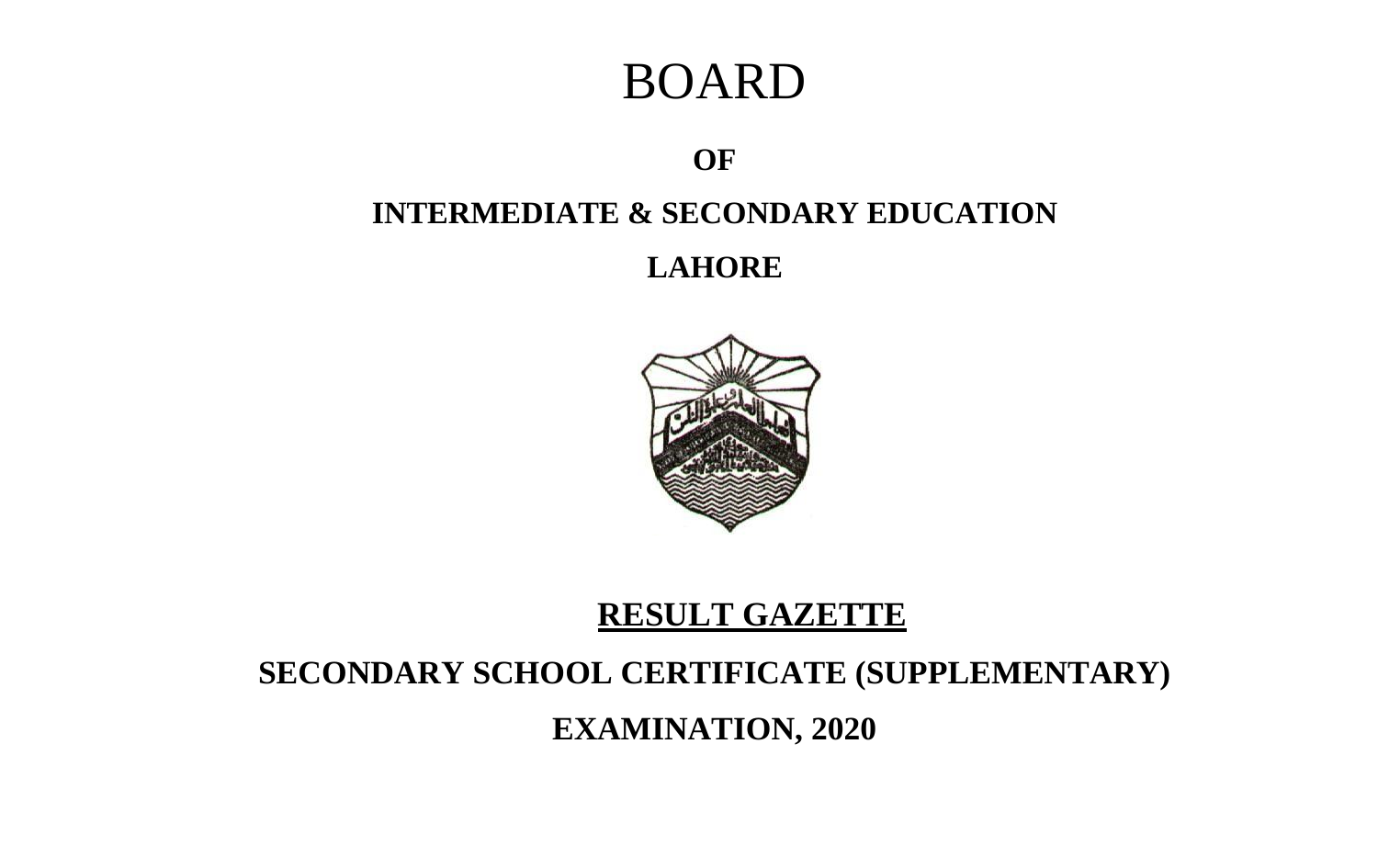### **BOARD OF INTERMEDIATE & SECONDARY EDUCATION, LAHORE**

#### **RESULT GAZETTE OF THE**

#### **SECONDARY SCHOOL CERTIFICATE (SUPPLEMENTARY) EXAMINATION, 2020**

- 1. The Secondary School Certificate (Supplementary) Examination 2020 commenced on 7<sup>th</sup> November, 2020. The Examination in theory papers culminated on  $17<sup>th</sup>$  November, 2020. The result is being declared on  $15<sup>th</sup>$  December, 2020.
- 2. The result Gazette is issued as a notice only. **Errors and omissions are excepted.** Any entry appearing in this notification does not confer any right or privilege on a candidate for the grant of a certificate, which will be issued under the Rules /Regulations on the basis of the original record in the Board's office. The result intimations of the private candidates are being sent to their addresses given by them for the purpose.
- 3. The marks obtained by the successful candidates out of 1100 have been shown against their Roll Numbers and Names on online at the website (www.biselahore.com).
- 4. The candidates who appeared in full subjects and have failed in these subject/s as mentioned against their names and Roll nos. are eligible to re-appear in the failing subject/s till Secondary School Certificate (Annual)Examination, 2022.
- 5. The candidates intending to apply for re-checking of their papers may apply for the same online at the website **www.biselahore.com** within 15 days after declaration of result.
- 6. The candidates intending to improve their grades or marks are allowed to appear in any subject/s or Part-I or P-II or both (Parts) with one examination opportunity within two years of passing relevant examination in the same group/subjects in current/prevalent syllabus. But it is compulsory to appear in the subject/s qualified under concessional marks, he/she will have qualifying in those subject/s for improvement of marks/grade.
- 7. No additional examination opportunity shall be provided in lieu of an opportunity missed for any reason.
- 8. The Secondary School Certificate (Annual) Examination, 2021 will commence on the 6<sup>th</sup> March, 2021. The Schedule of last date regarding deposit of fee and the admission forms for the visit www.biselahore.com

| Single Fee | $16 - 11 - 2020$ | tΩ | $20 - 01 - 2020$ |
|------------|------------------|----|------------------|
| Double Fee | 21-01-2020       | tΩ | $01 - 02 - 2020$ |
| Triple Fee | $02 - 02 - 2019$ | tΩ | 12-02-2020       |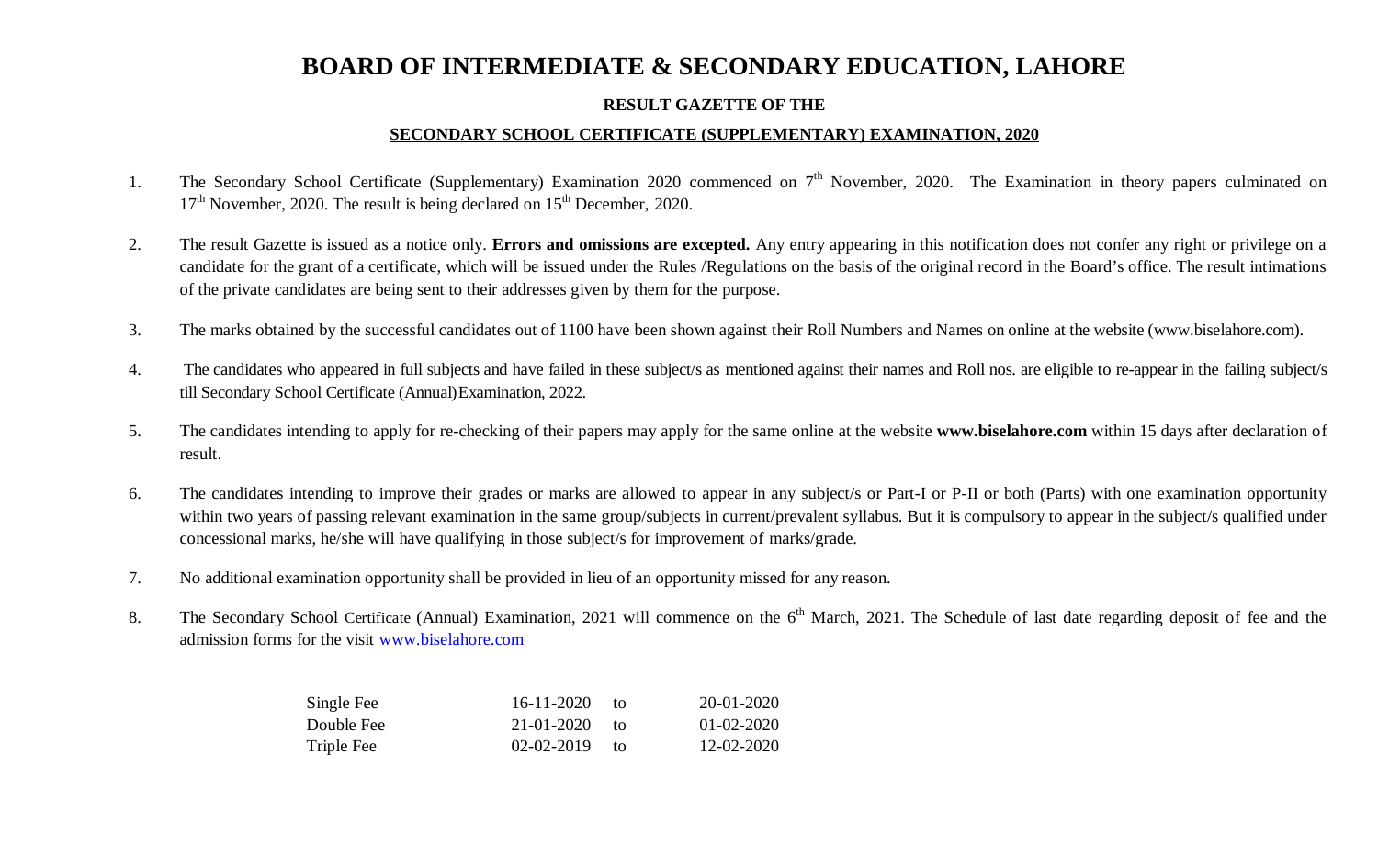#### **MAXIMUM MARKS GENERAL / SCIENCE GROUP**

Part System  $=$  1100

#### **GRADING FORMULA**

| <b>Percentage of Marks</b>      | <b>Marks</b>                    | <b>Grade</b>  | <b>Remarks</b> |
|---------------------------------|---------------------------------|---------------|----------------|
| 80% and above                   | 880 or more marks               | $A+$          | Exceptional    |
| 70% and above but below 80%     | 770 to 879 marks                | A             | Excellent      |
| 60% and above but below 70%     | 660 to 769 marks                | B             | Very Good      |
| 50% and above but below 60%     | 550 to 659 marks                | $\mathcal{C}$ | Good           |
| 40% and above but below 50%     | 440 to 549 marks                | D             | Fair           |
| Below 40% to minimum pass marks | Below 440 to minimum pass marks | E             | Satisfactory   |

#### **P A S S P E R C E N T A G E**

| <b>Total Candidates Applied</b> | <b>Candidates Appeared</b> | Passed | <b>Pass Percentage</b> |
|---------------------------------|----------------------------|--------|------------------------|
| 38027                           | 36791                      | .4664  | 39.86%                 |

**PROF. ROBINA IQBAL Controller of Examinations** Board of Intermediate & Secondary Education, Lahore.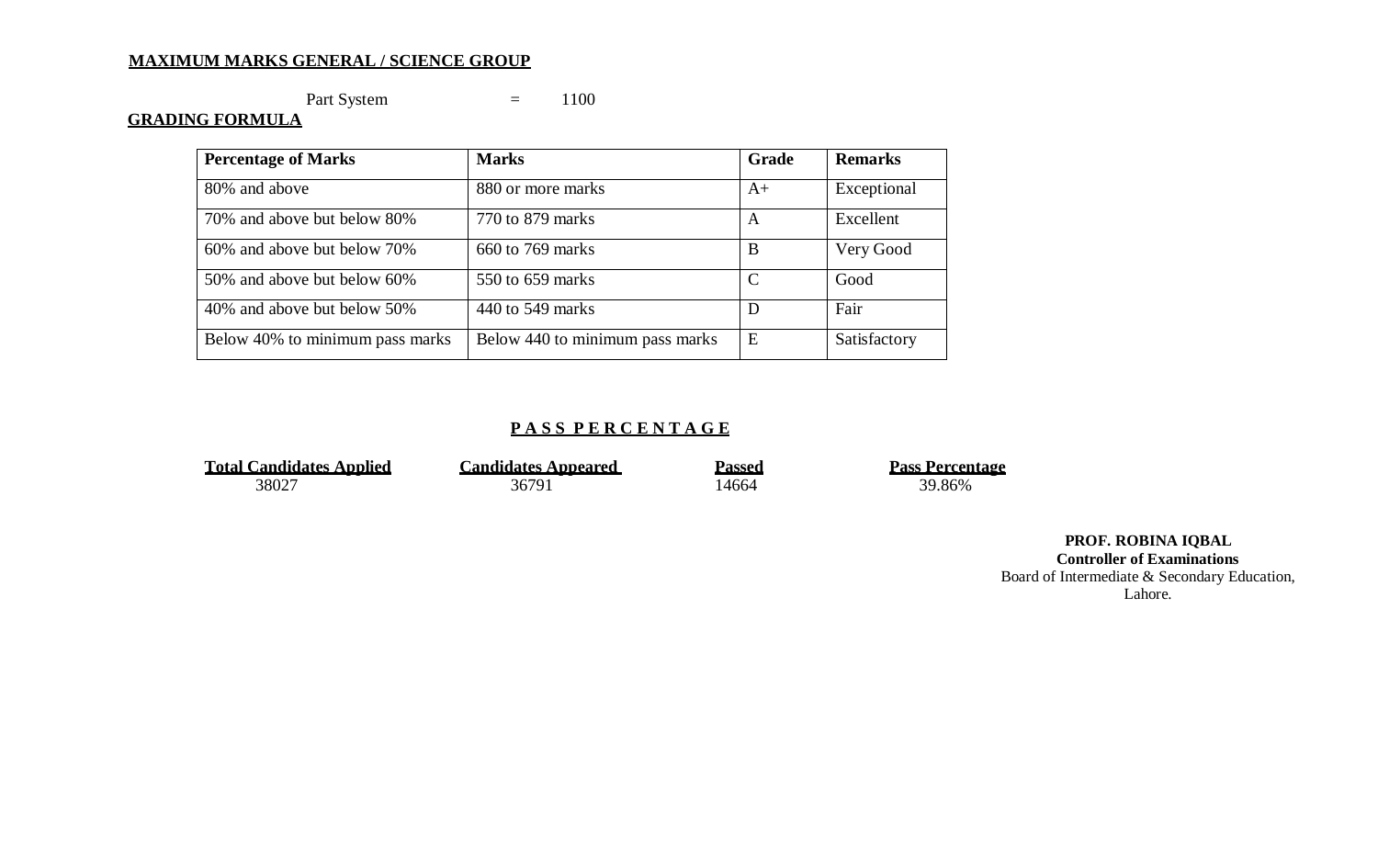#### **STATISTICAL DATA REGARDING THE RESULT OF SECONDARY SCHOOL CERTIFICATE (SUPPLEMENTARY) EXAMINATION, 2020 PART SYSTEM TOTAL MARKS = 1100**

|         |                    |               | <b>Total</b>   |          |        |            |                | <b>GRADES</b> |        |            |                            |                |             |            |        |                          |                |                         |
|---------|--------------------|---------------|----------------|----------|--------|------------|----------------|---------------|--------|------------|----------------------------|----------------|-------------|------------|--------|--------------------------|----------------|-------------------------|
|         | <b>GENDER</b>      |               |                |          |        |            | $A+$<br>A      |               |        | В          |                            | C              |             | D          |        | E                        |                |                         |
|         |                    | <b>Groups</b> | <b>Applied</b> | Appeared | Passed | Pass<br>వ్ | ᠊ᠣ<br>passe    | Pass<br>వి    | Passed | Pass<br>వి | ᠊ᠣ<br>as<br>Ö6<br>$\Omega$ | Pas<br>m<br>న్ | ᠊ᠣ<br>assed | Pass<br>వి | Passed | τ<br>تە<br>'n<br>n<br>వి | ᠊ᠣ<br>assed    | ᠊ᠣ<br>മ<br>n<br>w<br>వి |
|         |                    | Science       | 13633          | 13185    | 5216   | 39.56      | 15             | 0.29          | 28     | 0.54       | 176                        | 3.37           | 2012        | 38.57      | 2952   | 56.60                    | 33             | 0.63                    |
|         | <b>Male</b>        | Arts          | 11227          | 10803    | 3362   | 31.12      |                | 0.03          | 11     | 0.33       | 136                        | 4.05           | 943         | 28.05      | 2078   | 61.81                    | 193            | 5.74                    |
|         | <b>Sub.Total</b>   |               | 24860          | 23988    | 8578   | 35.76      | 16             | 0.19          | 39     | 0.45       | 312                        | 3.64           | 2955        | 34.45      | 5030   | 58.64                    | 226            | 2.63                    |
|         | <b>Female</b>      | Science       | 6020           | 5874     | 3276   | 55.77      | 21             | 0.64          | 25     | 0.76       | 160                        | 4.88           | 1674        | 51.10      | 1389   | 42.40                    | $\overline{7}$ | 0.21                    |
| PRIVATE |                    | Arts          | 7147           | 6929     | 2810   | 40.55      |                | 0.04          | 10     | 0.36       | 129                        | 4.59           | 1020        | 36.30      | 1549   | 55.12                    | 101            | 3.59                    |
|         | <b>Sub.Total</b>   |               | 13167          | 12803    | 6086   | 47.54      | 22             | 0.36          | 35     | 0.58       | 289                        | 4.75           | 2694        | 44.27      | 2938   | 48.27                    | 108            | 1.77                    |
|         | <b>TOTAL</b>       | Science       | 19653          | 19059    | 8492   | 44.56      | 36             | 0.42          | 53     | 0.62       | 336                        | 3.96           | 3686        | 43.41      | 4341   | 51.12                    | 40             | 0.47                    |
|         | (Groupwise)        | Arts          | 18374          | 17732    | 6172   | 34.81      | $\overline{2}$ | 0.03          | 21     | 0.34       | 265                        | 4.29           | 1963        | 31.80      | 3627   | 58.77                    | 294            | 4.76                    |
|         | <b>GRAND TOTAL</b> |               | 38027          | 36791    | 14664  | 39.86      | 38             | 0.26          | 74     | 0.50       | 601                        | 4.10           | 5649        | 38.52      | 7968   | 54.34                    | 334            | 2.28                    |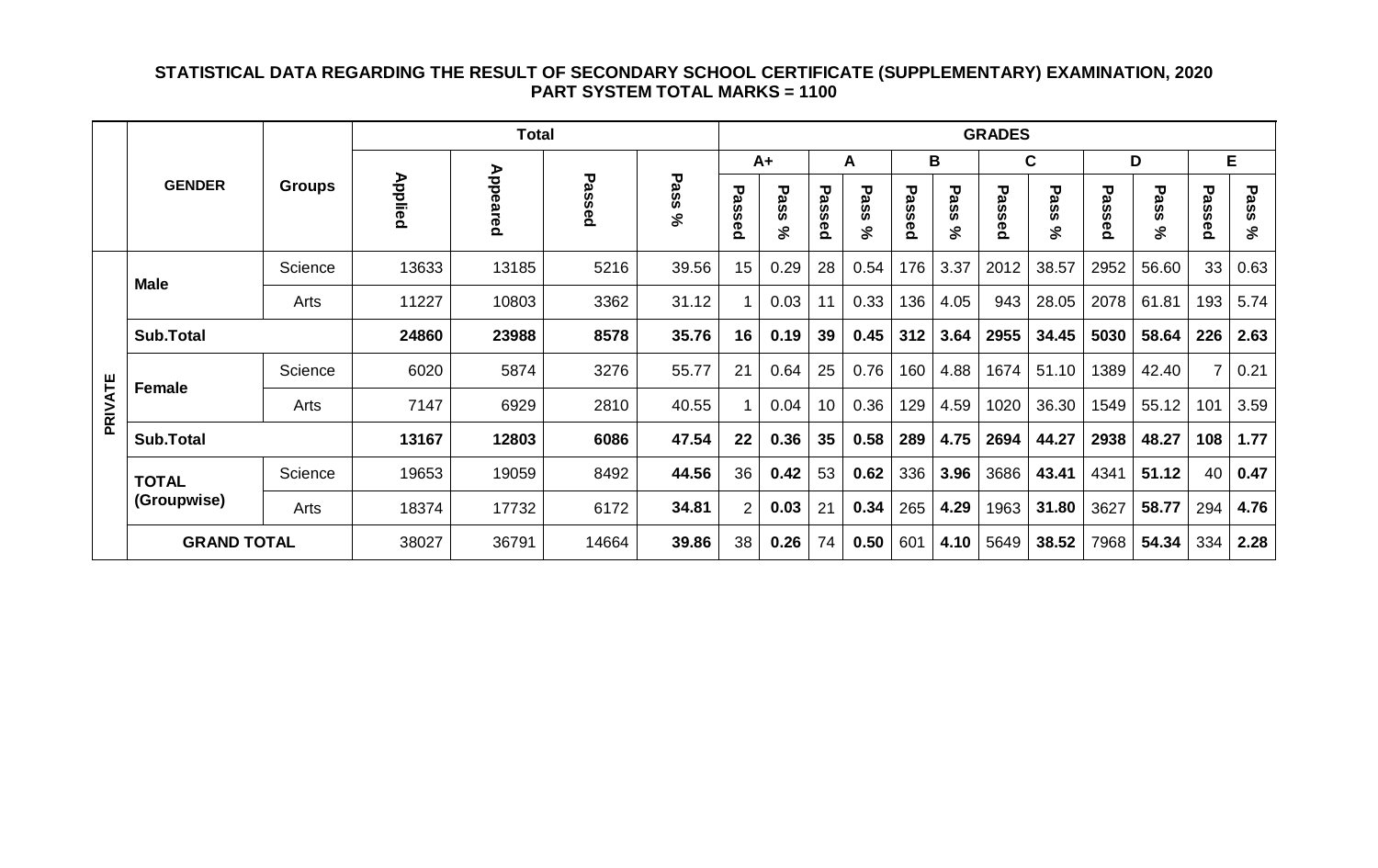## **Board of Intermediate & Secondary Education, Lahore**

**Statement Showing Subject Wise Pass Percentage of the Secondary School Certificate** 

|                         |                                     |                 |               |             | Private 2020    |                |             |
|-------------------------|-------------------------------------|-----------------|---------------|-------------|-----------------|----------------|-------------|
| $S+$                    | <b>SUBJECT / PRACTICAL</b>          |                 |               | <b>Pass</b> |                 |                | <b>Pass</b> |
|                         |                                     | <b>Appeared</b> | <b>Passed</b> | %           | <b>Appeared</b> | <b>Passed</b>  | $\%$        |
| $\mathbf 1$             | Urdu (Compulsory)                   |                 |               |             | 10503           | 9427           | 89.76       |
| $\overline{2}$          | Geography of Pakistan               |                 |               |             | 1               | 1              | 100.00      |
| 3                       | English (Compulsory)                |                 |               |             | 24900           | 9970           | 40.04       |
| $\overline{\mathbf{4}}$ | Islamiyat (Compulsory)              |                 |               |             | 9810            | 8818           | 89.89       |
| 5                       | Ethics (For Non-Muslim)             |                 |               |             | 334             | 291            | 87.13       |
| 6                       | Pakistan Studies (Compulsory)       |                 |               |             | 11896           | 9881           | 83.06       |
| $\overline{7}$          | Mathematics                         |                 |               |             | 11345           | 4990           | 43.98       |
| 8                       | <b>General Mathematics</b>          |                 |               |             | 10714           | 2485           | 23.19       |
| 9                       | Physics (Theory)                    |                 |               |             | 8261            | 3206           | 38.81       |
| 10                      | Physics (Practical)                 |                 |               |             | 8229            | 8090           | 98.31       |
| 11                      | Chemistry (Theory)                  |                 |               |             | 10100           | 5097           | 50.47       |
| 12                      | Chemistry (Practical)               |                 |               |             | 10035           | 9921           | 98.86       |
| 13                      | Biology (Theory)                    |                 |               |             | 6140            | 2695           | 43.89       |
| 14                      | <b>Biology (Practical)</b>          |                 |               |             | 6112            | 6026           | 98.59       |
| 15                      | <b>Computer Science (Theory)</b>    |                 |               |             | 3652            | 1271           | 34.80       |
| 16                      | <b>Computer Science (Practical)</b> |                 |               |             | 3649            | 3591           | 98.41       |
| 17                      | <b>General Science</b>              |                 |               |             | 5061            | 3321           | 65.62       |
| 18                      | <b>Elements of Home Economics</b>   |                 |               |             | 601             | 486            | 80.87       |
| 19                      | Advance Islamic Studies             |                 |               |             | 2718            | 1872           | 68.87       |
| 20                      | Punjabi                             |                 |               |             | 1855            | 1691           | 91.16       |
| 21                      | Education                           |                 |               |             | 2025            | 1493           | 73.73       |
| 22                      | Civics                              |                 |               |             | 497             | 370            | 74.45       |
| 23                      | History of Pakistan                 |                 |               |             | 6               | 1              | 16.67       |
| 24                      | Arabic                              |                 |               |             | 31              | 27             | 87.10       |
| 25                      | Persian                             |                 |               |             | 6               | 6              | 100.00      |
| 26                      | <b>Islamic History</b>              |                 |               |             | 31              | 12             | 38.71       |
| 27                      | Geography                           |                 |               |             | $\overline{7}$  | $\overline{2}$ | 28.57       |
| 28                      | Economics                           |                 |               |             | 73              | 32             | 43.84       |
| 29                      | Food & Nutrition (Theory)           |                 |               |             | 37              | 35             | 94.59       |
| 30                      | Food & Nutrition (Practical)        |                 |               |             | 37              | 36             | 97.30       |
| 31                      | Geometrical and Technical Drawing   |                 |               |             | 15              | 9              | 60.00       |
| 32                      | Art & Model Drawing (Theory)        |                 |               |             | 36              | 13             | 36.11       |
| 33                      | Art & Model Drawing (Practical)     |                 |               |             | 36              | 34             | 94.44       |
| 34                      | Physiology and Hygiene              |                 |               |             | 1               | $\mathbf 0$    | 0.00        |
| 35                      | Urdu (Literature)                   |                 |               |             | 1               | $\mathbf{1}$   | 100.00      |

**(Supplementary) Examination 2020**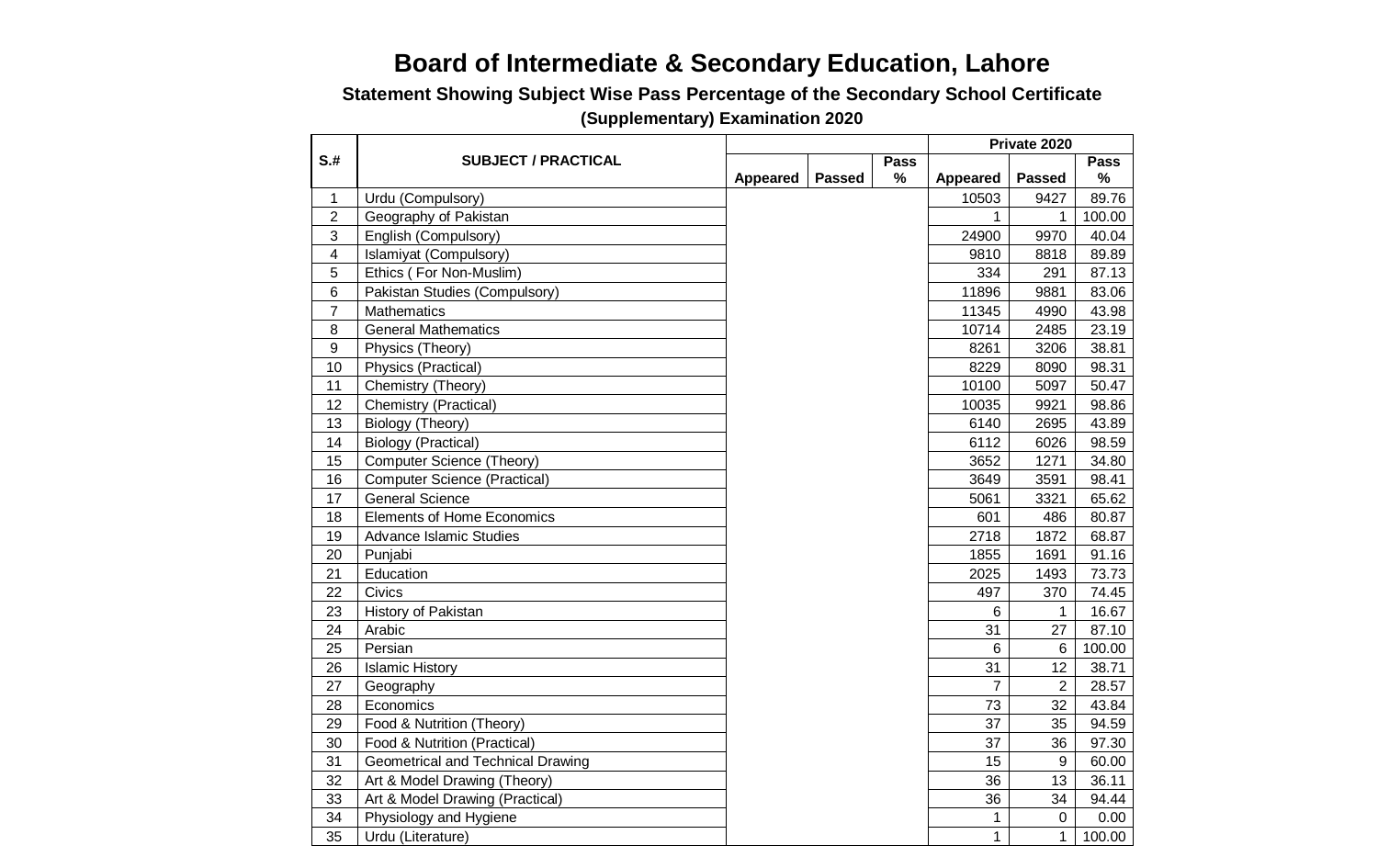| English (Literature)                        | 3               | 0               | 0.00   |
|---------------------------------------------|-----------------|-----------------|--------|
| Clothing & Textile (Theory)                 | 3               | 3               | 100.00 |
| Clothing & Textile (Practical)              | 3               | 3               | 100.00 |
| <b>Commercial Geography</b>                 | $\overline{4}$  | 3               | 75.00  |
| Health & Physical Education (Theory)        | 273             | 221             | 80.95  |
| Health & Physical Education (Practical)     | 273             | 272             | 99.63  |
| <b>Electrical Wiring (Theory)</b>           | 10 <sup>1</sup> | 4               | 40.00  |
| <b>Electrical Wiring (Practical)</b>        | 10 <sup>°</sup> | 10 <sup>°</sup> | 100.00 |
| Poultry Farming (Theory)                    | 148             | 138             | 93.24  |
| <b>Poultry Farming (Practical)</b>          | 148             | 141             | 95.27  |
| Wood Working (Furniture Making) (Theory)    | 7               | 7               | 100.00 |
| Wood Working (Furniture Making) (Practical) | 7               | 7               | 100.00 |
| Computer Hardware (Theory)                  | 1               | 1               | 100.00 |
| <b>Computer Hardware (Practical)</b>        | 1               | 1               | 100.00 |
| Drawing (Theory)                            | 1               | 1               | 100.00 |
| Drawing (Practical)                         | 1               | 1               | 100.00 |
| Beautician (Theory)                         | 9               | 8               | 88.89  |
| Beautician (Practical)                      | 9               | 9               | 100.00 |
| <b>Business Methods</b>                     | 15              | 12 <sub>2</sub> | 80.00  |
| <b>Environmental Studies</b>                | $\overline{2}$  | $\overline{2}$  | 100.00 |
|                                             |                 |                 |        |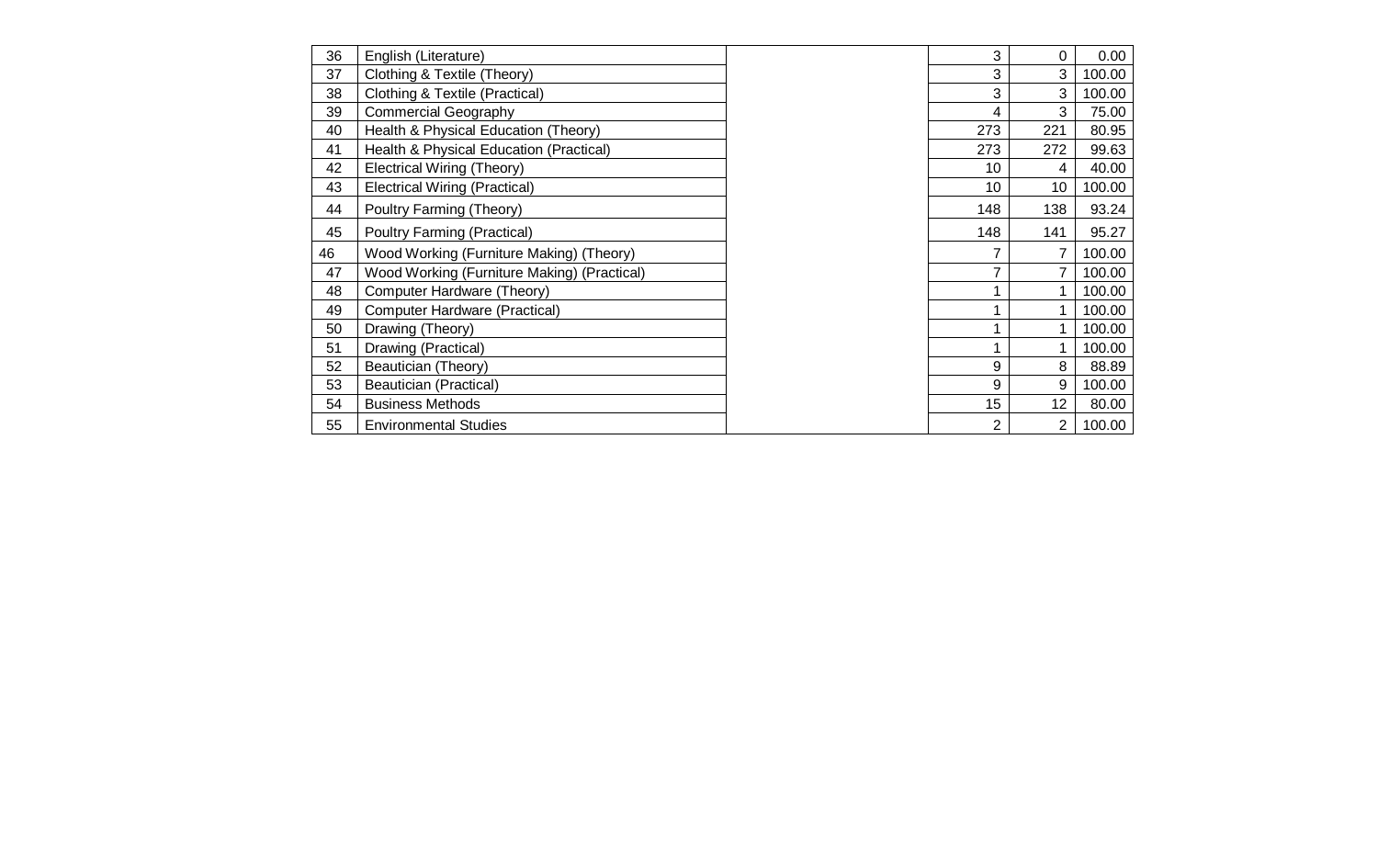#### **ABBREVIATIONS**

| (i)                                    |                     |                                   |                     |  |  |  |  |  |
|----------------------------------------|---------------------|-----------------------------------|---------------------|--|--|--|--|--|
| (ii)                                   |                     |                                   |                     |  |  |  |  |  |
|                                        |                     |                                   |                     |  |  |  |  |  |
| <b>SUBJECT</b>                         | <b>ABBREVIATION</b> | <b>SUBJECT</b>                    | <b>ABBREVIATION</b> |  |  |  |  |  |
| Urdu                                   | U.                  | Punjabi                           | Pun.                |  |  |  |  |  |
| English                                | Ε.                  | Arabic                            | Α.                  |  |  |  |  |  |
| Islamiyat                              | Isl.                | Persian                           | Ρ.                  |  |  |  |  |  |
| Civics                                 | Civ.                | Physics                           | Phy.                |  |  |  |  |  |
| <b>Pakistan Studies</b>                | Ps.                 | Chemistry                         | Ch.                 |  |  |  |  |  |
| <b>Mathematics</b>                     | М.                  | Biology                           | Bio.                |  |  |  |  |  |
| House Hold Accounts & Related Problems | HAP.                | Child Development & Family Living | CD.FL.              |  |  |  |  |  |
|                                        |                     | <b>Commercial Geography</b>       | C.G                 |  |  |  |  |  |
| <b>Elements of Home Economics</b>      | HECO.               | <b>Clothing &amp; Textiles</b>    | CI.& Tex.           |  |  |  |  |  |
| <b>General Science</b>                 | Gsc.                | Geography of Pakistan             | G/Pak.              |  |  |  |  |  |
| <b>Islamic History</b>                 | H/Isl.              | Food & Nutrition                  | F&N                 |  |  |  |  |  |
| History of Pakistan                    | H/Pak.              | Management for Better Home        | <b>MBH</b>          |  |  |  |  |  |
| Geography                              | Geo.                | Art & Model Drawing               | Art                 |  |  |  |  |  |
| <b>Urdu Literature</b>                 | U/Lit.              | Art in Home Economics             | A/Hec.              |  |  |  |  |  |
| <b>English Literature</b>              | E/Lit.              | Book Keeping & Accountancy        | Bk/Ac.              |  |  |  |  |  |
| <b>Advance Islamic Studies</b>         | Adv.Isl.St.         | <b>Computer Science</b>           | C.Sc.               |  |  |  |  |  |
| Geometrical & Tech. Drawing            | G&TD                | Al-Quran                          | AI.Q                |  |  |  |  |  |
| Physiology & Hygiene                   | P&H                 | <b>Computer Hardware</b>          | C.HW                |  |  |  |  |  |
| Economics                              | Eco.                | Al-Fiqah                          | AI.F                |  |  |  |  |  |
| <b>Electrical Wiring</b>               | EI./W               | Dress & Fashion Designing         | D&FD                |  |  |  |  |  |
| <b>Poultry Farming</b>                 | P/F                 | Auto Mechanic                     | A/M                 |  |  |  |  |  |